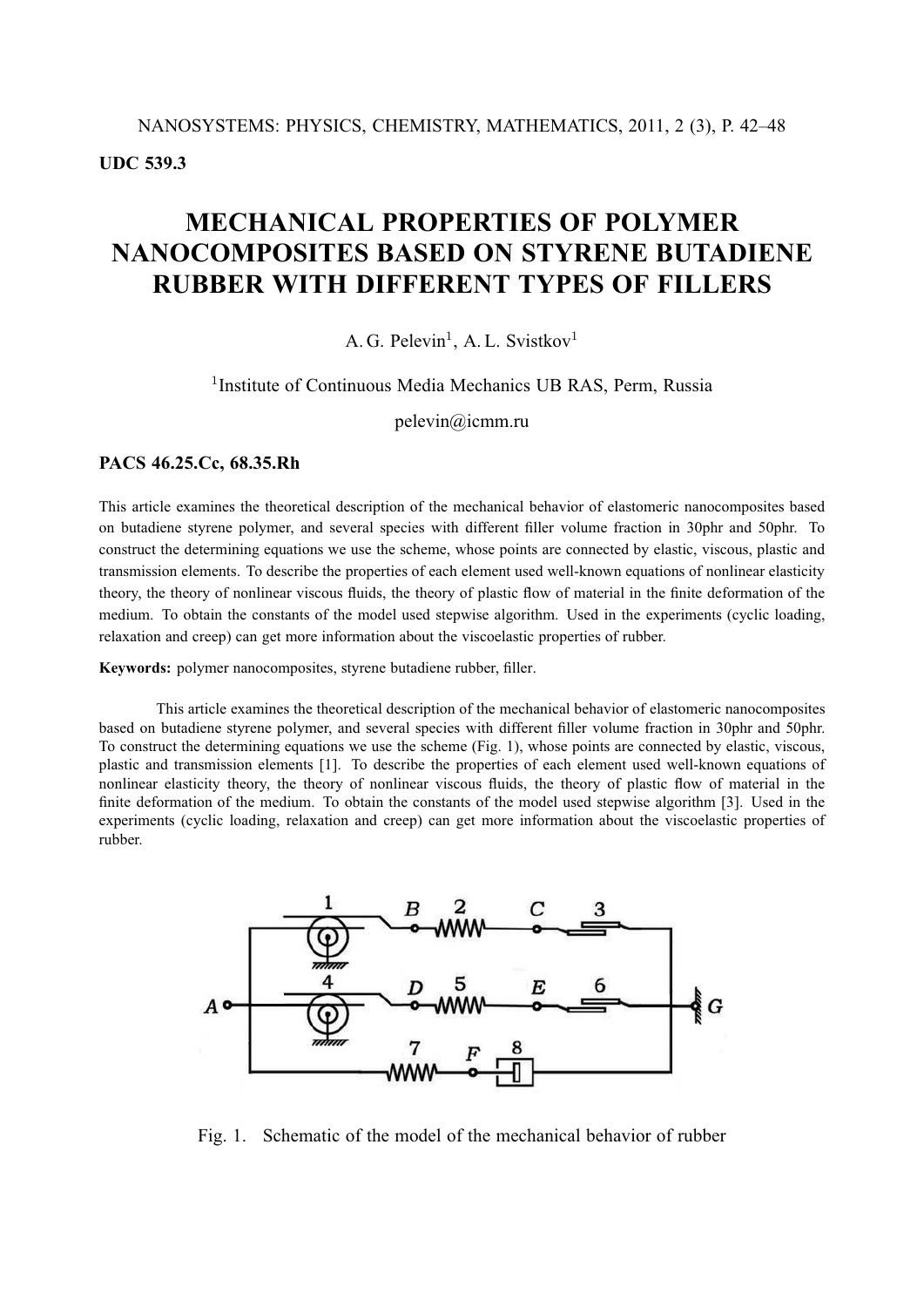#### **1. Tested materials and experiments**

Experiments were conducted on eight of elastomeric nanocomposites based on butadiene styrene polymer, and three kinds of filler including a carbon black, with surface modification for two fillers (Tab. 1). Volume fraction of filler 30 and 50 phr. The materials provided by Lanxess (Leverkusen, Germany).

| Nano-         | Polymer  | filers            |     |                            |              |  |  |
|---------------|----------|-------------------|-----|----------------------------|--------------|--|--|
| composite     | S-SBR    | precip. Silica    |     | $\overline{\text{Carbon}}$ | Silane       |  |  |
| code name     | Buna VSL | Aerosil   Aerosil |     | <b>Black</b>               | <b>TESPT</b> |  |  |
|               | 5025     | R974              | 200 | N330                       | SI69         |  |  |
|               | 100      | 30                |     |                            |              |  |  |
| 2             | 100      | 50                |     |                            |              |  |  |
| $\mathcal{F}$ | 100      |                   | 30  |                            |              |  |  |
| 4             | 100      |                   | 50  |                            |              |  |  |
| 5             | 100      |                   | 30  |                            | 2.4          |  |  |
| 6             | 100      |                   | 50  |                            |              |  |  |
|               | 100      |                   |     | 30                         |              |  |  |
| 8             | 100      |                   |     | 50                         |              |  |  |

Table 1. Nanocomposite formulation

In previous studies, we used the special experiments with a complex cyclic loading condition [3]. Each cycle contained a stretch at a constant rate, stress relaxation under constant tension, unloading at a constant rate and creep. Experiments proposed type give a large amount of information about the mechanical properties of the material. On one sample in one experiment, the data on the softening of the medium on the first cycle of deformation (Mullins effect), the viscoelastic properties of the relaxation and creep. Determination of constants of the model can be implemented step by step, using a constant discovery of new information obtained in the previous steps.

In this paper, our experiment consisted of seven cycles. Each cycle consisted of a load at a constant rate to the multiplicity of extensions in this series, stress relaxation under constant tension, unloading of material at a constant rate to zero strain and the rest of the material. Data for each cycle are shown in Tab. 2, and the experiment in Fig. 2. As a result of this experiment, we observed the effect of softening Mullins on the first cycle of deformation of the material. The next two cycles, the strain rate was changed so as to assess the influence of speed on the viscoelastic properties of the materials. In the experiment can be clearly seen (Fig. 2) that there is no difference in mechanical behavior of material at a deformation rate of 20% per minute, and 50% per minute and 100% per minute (see 1,2 and the third cycle in the Tab. 2). The next cycles of deformation had the multiplicity of elongation less than the maximum that we could to construct an equilibrium curve of the material using the bottom points of relaxation. Under the equilibrium curve we mean the limit for experimental stress relaxation with time equal infinite at a given multiplicity of extensions. In this paper, we interpolate the equilibrium curve of the median line between the curve of loading and unloading for the multiplicity of extensions  $\lambda < 2$ and the lower points of relaxation for 4,5,6 and 7 cycles. For the equilibrium curve viscoelastic processes in the material already completed and we can use the model to determine the elastic properties of the material.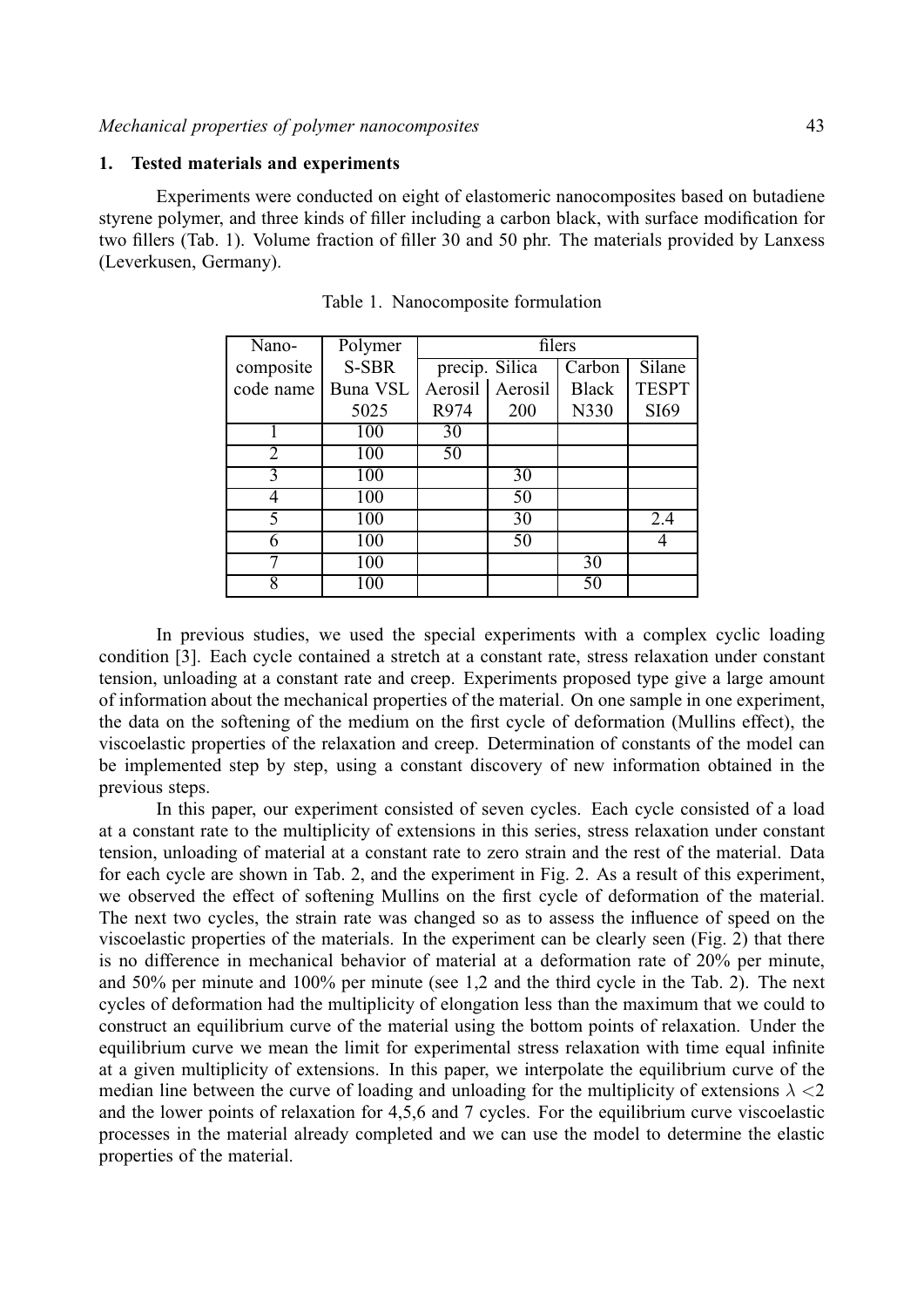

Fig. 2. The experimental data - solid line, the equilibrium curve - dotted line

| number                      | loading       |                  | relaxation          | unloading        | rest              |
|-----------------------------|---------------|------------------|---------------------|------------------|-------------------|
| of                          | to            |                  |                     | to zero stress   | of material       |
| cicle                       | extensions    | deformation rate | time                | deformation rate | time              |
|                             | $2.5^{\circ}$ | $100\%$ per min  | 30 min              | $100\%$ per min  | 30 <sub>min</sub> |
| $\mathcal{D}_{\mathcal{L}}$ | 2.5           | $20\%$ per min   | $30 \text{ min}$    | $20\%$ per min   | $10 \text{ min}$  |
|                             | 2.5           | $50\%$ per min   | $10 \text{ min}$    | $50\%$ per min   | $10 \text{ min}$  |
| $\overline{4}$              | 2.35          | $100\%$ per min  | $10 \text{ min}$    | $100\%$ per min  | $10 \text{ min}$  |
| 5                           | 2.4           | $100\%$ per min  | $10 \text{ min}$    | $100\%$ per min  | $10 \text{ min}$  |
| 6                           | 2.45          | $100\%$ per min  | $10 \text{ min}$    | $100\%$ per min  | $10 \text{ min}$  |
|                             | 2.5           | $100\%$ per min  | $\overline{10}$ min | $100\%$ per min  | $10 \text{ min}$  |

Table 2. Algorithm of the experiment

# **2. Model of the mechanical behavior of rubber**

The mechanical behavior of rubber is described by the model schematically represented in Fig. 1, where each point corresponds to a particular set of constitutive equations. The scheme shows how the tensor nonlinear equations are combined into the system of equations used to calculate the complex viscoelastic behavior of the medium deformed in an arbitrary way. The algorithm for constructing constitutive equations consisting of separate groups of equations (elastic, viscous, plastic, transmission) is described in detail in work [1]. The model uses the approach that is based on additive decomposition of the deformation-rate tensor of the medium into the deformation-rate tensors of the scheme elements [2]. The internal scheme points are required to meet the condition of correlation of the Cauchy stress tensors [1]. The scheme for the mechanical behavior of the material involves transmission, elastic, viscous and plastic elements that correspond to the folowing equations. The material is assumed to be incompressible. The deviator of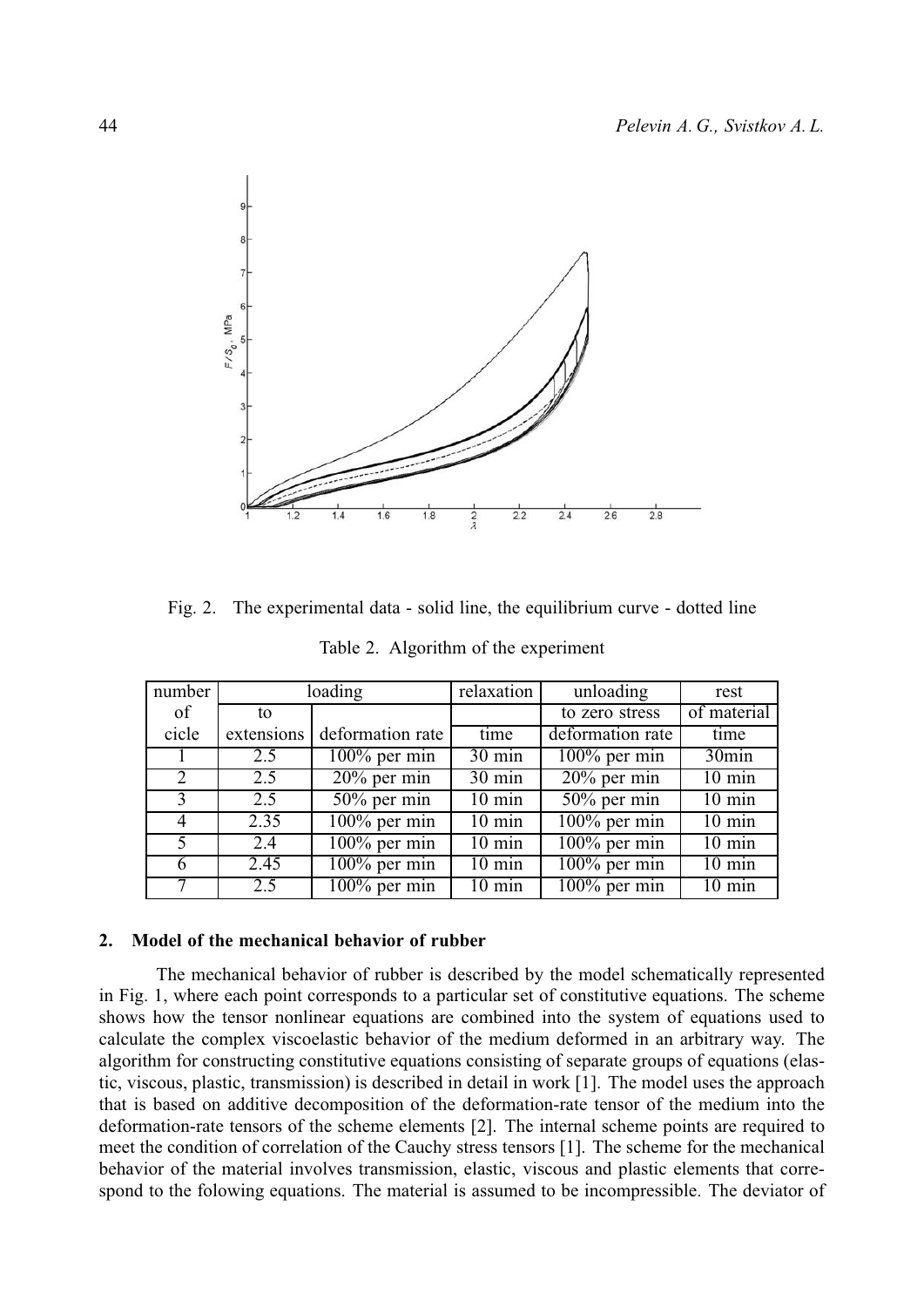the Cauchy stress tensor of the elastic element is calculated from the equations of the theory of elasticity

$$
\operatorname{dev} \mathbf{T}_i = \operatorname{dev} \bigg( \rho \sum_{k=1}^3 \lambda_k^{(i)} \frac{\partial f}{\partial \lambda_k^{(i)}} \mathbf{n}_k^{(i)} \otimes \mathbf{n}_k^{(i)} \bigg),
$$

in which the mass density of the medium free energy  $f$  depends on the extension ratios of elastic elements.

$$
f = f(\lambda_1^{(2)}, \lambda_2^{(2)}, \lambda_3^{(2)}, \lambda_1^{(5)}, \lambda_2^{(5)}, \lambda_3^{(5)}, \lambda_1^{(7)}, \lambda_2^{(7)}, \lambda_3^{(7)}),
$$

where  $\lambda_1^{(i)}$ ,  $\lambda_2^{(i)}$ ,  $\lambda_3^{(i)}$  and  $\mathbf{n}_1^{(i)}$ ,  $\mathbf{n}_2^{(i)}$ ,  $\mathbf{n}_3^{(i)}$  – are the extension ratios and eigenvectors of the stretch tensor  $V_i$  of the i-th elastic element. Time variations in the tensor  $V_i$  are calculated by the evolution equation.

$$
\frac{2}{\nu_i} \mathbf{Y}_i^{0.5} \mathbf{D}_i \mathbf{Y}_i^{0.5} = \dot{\mathbf{Y}}_i - \mathbf{Y}_i \mathbf{W}_{\mathbf{R}}^{\mathrm{T}} - \mathbf{W}_{\mathbf{R}} \mathbf{Y}_i, \qquad \mathbf{W}_{\mathbf{R}} = \dot{\mathbf{R}} \mathbf{R}^{\mathrm{T}}.
$$

The formula uses the following notations:

$$
\mathbf{Y}_i = \mathbf{V}_i^{\frac{2}{\nu_m}}, \qquad \nu_m > 0,
$$

where  $R -$  is the rotation tensor in the polar decomposition  $F = VR$  of the strain gradient of the medium **F** into the left stretch tensor **V** and the rotation **R**;  $\nu_m$  is the ratio of the m-th transmission element, which is connected on the left to the elastic element under consideration. The rate of work done in the i-th elastic element is determined by the formula

$$
\mathbf{T}_{i}\cdot\mathbf{D}_{i}=\rho\sum_{k=1}^{3}\frac{\partial f}{\partial\lambda_{k}^{(i)}}\stackrel{\text{i}}{\lambda_{k}}-\frac{\rho\stackrel{\text{i}}{\nu}_{m}}{\nu_{m}}\sum_{k=1}^{3}\frac{\partial f}{\partial\lambda_{k}^{(i)}}\lambda_{k}^{(i)}\ln(\lambda_{k}^{(i)}).
$$

The structural deformation of the elastomeric binder fraction and the macroscopic deformation of the rubber differ significantly. This difference is taken into account by the transmission elements. Application of these elements increases the strain rate tensor at the right point of the transmission element by a factor of  $\nu_m$  in comparison with the corresponding tensor at the left point and simultaneously decreases the Cauchy stress tensor.

$$
\mathbf{D}^{\text{left}}_m = \frac{1}{\nu_m} \, \mathbf{D}^{\text{right}}_m, \qquad \mathbf{T}^{\text{left}}_m = \nu_k \, \mathbf{T}^{\text{right}}_m.
$$

The deviator of the Cauchy stress tensor  $T_i$  of the viscous element is calculated from the equations of the theory of nonlinear viscous fluid using the appropriate strain rate tensor  $D_i$ :

$$
\operatorname{dev} \mathbf{T}_j = 2 \eta_j \, \mathbf{D}_j,
$$

For the n-th plastic element, the Cauchy stress tensor deviator is determined by the equations of the theory of plastic flow

$$
\mathbf{D}_n = \sqrt{\frac{\mathbf{D}_n \cdot \mathbf{D}_n}{\text{dev}\mathbf{T}_n \cdot \text{dev}\mathbf{T}_n}} \text{ dev}\mathbf{T}_n,
$$

To complete the system of equations, the proportional relation between the strain rate tensors of the plastic element  $D_n$  and that of the material is used  $D$ .

$$
\sqrt{\mathbf{D}_n \cdot \mathbf{D}_n} = \kappa_n \sqrt{\mathbf{D} \cdot \mathbf{D}},
$$

where the term  $\kappa_n$  is the non-negative function obtained from the relation

$$
\kappa_n = \begin{cases} 0, & \text{when } \Phi_n(\mathbf{T}, \ldots) < g_n, \\ \zeta_n(g_n), & \text{when } \Phi_n(\mathbf{T}, \ldots) = g_n. \end{cases}
$$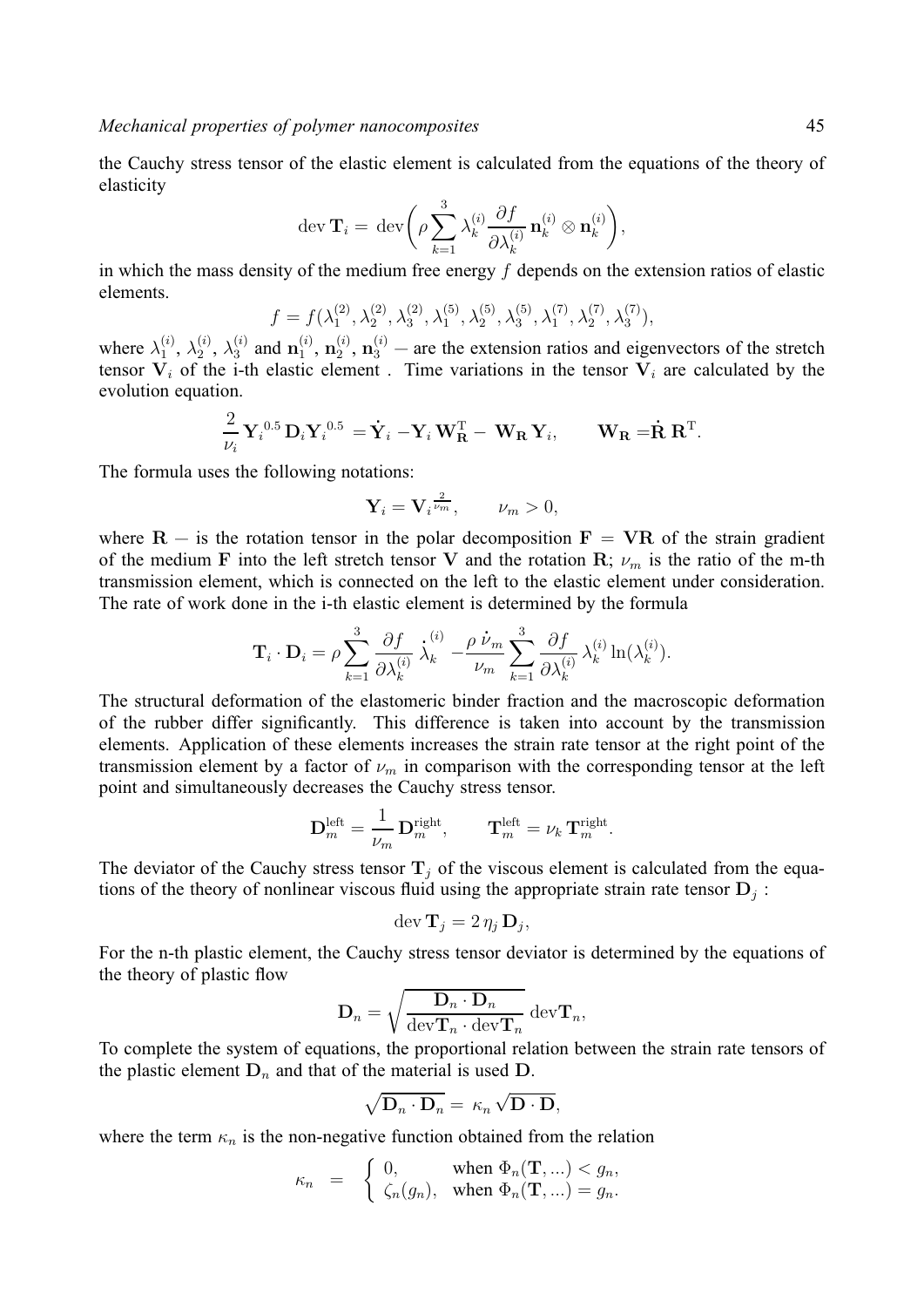The flow function  $\Phi_n$  that is used to formulate the criterion for the development of plastic deformations in the medium is the function of the Cauchy stress tensor **T** of the medium. The plastic deformation of the medium takes place only in the case when the flow function  $\Phi_n$  reaches its maximum value over the entire history of the medium development.

$$
g_n = \max \Phi_n.
$$

# **3. Results**

In this article we have simulated the behavior of the elastic properties of the material, which are described by 1, 2, 3, 4, 5 and 6 elements of scheme. Elastic properties of the material describes the equilibrium curve, since at these points viscoelastic processes in the material over. Therefore, the constants in the desired elements were chosen from the best convergence of theoretical calculations and the equilibrium curve

First, we searched for the constants for 1, 2 and 3 of the circuit elements. Constants for the third plastic element found with the residual strain after the first cycle of loading. Further modeled the elastic properties described by the first and second elements of the scheme. Potential of the medium takes the form:

$$
w = w_2 = c_1^{(2)} \left( \sum_{i=1}^3 (\lambda_i^{(2)})^2 - 3 \right) + c_2^{(2)} \left( \sum_{i=1}^3 (\frac{1}{\lambda_i^{(2)}})^2 - 3 \right).
$$

Simulation results for 1, 2 and 3 elements are shown in Fig. 3 for sample 8 (carbon black with a mass fraction 50phr). Next, we model the elastic properties of fibers, which are described using 4, 5 and 6 of the first elements of the scheme.



Fig. 3. Solid line - experimental data for the sample 8; bar dotted line - theoretical calculation for the 1, 2, 3 elements; dotted line - the equilibrium curve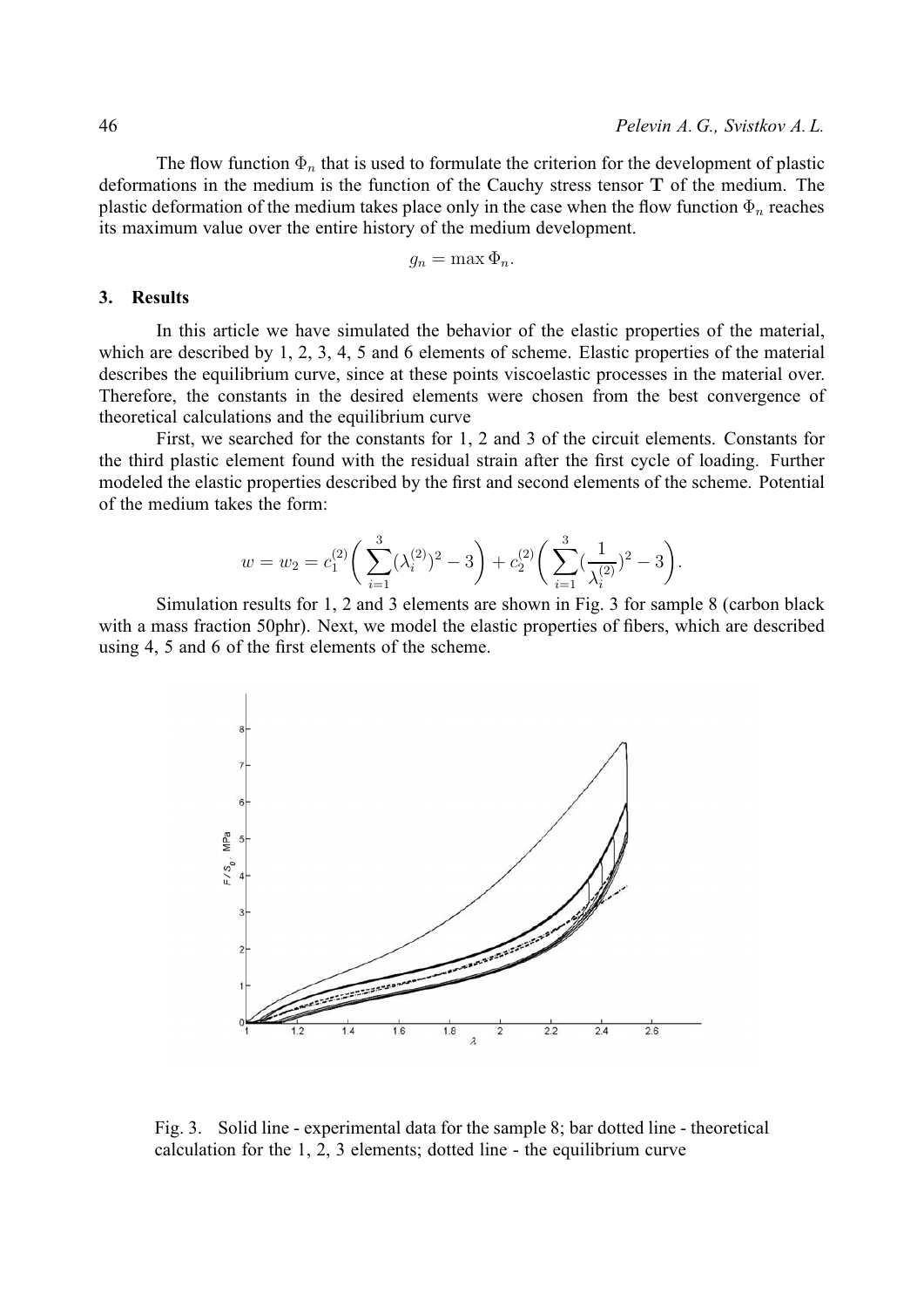The potential of the fifth elastic element is expressed as:

$$
w_5 = \begin{cases} 0, & \text{where } \xi_5 < 0, \\ c_1^{(5)}\xi_5, & \text{where } \xi_5 \ge 0. \end{cases}
$$

and

$$
\xi_5 = (\lambda_1^{(5)} - 1)(\lambda_2^{(5)} - 1)(\lambda_3^{(5)} - 1).
$$



Fig. 4. Solid line - experimental data for the sample 8; bar dotted line - theoretical calculation for the 1, 2, 3, 4, 5 and 6 elements; dotted line - the equilibrium curve

Then the potential free-energy environment in the form sum. In Fig. 4, resulted in the simulation results for sample 8 (carbon black with a mass fraction 50phr).

#### **4. Conclusion**

Proposed in the experiments provide information on the mechanical behavior of materials with which to determine the equilibrium curve of the material under loading. With the help of the model we have described (Fig. 3, 4) the elastic properties of the materials. Using the experimental data and simulation results for the materials, we found a correlation between the amount of energy spent on the softening of the material and the constants for 5, 6, 7 element model. The experiments revealed that virtually no difference in mechanical behavior of material at a deformation rate of 20% per minute, and 50% per minute and 100% per minute.

#### **5. Acknowledgements**

This work was supported by RFBR (projects No. 09-08-00530 and No. 11-08-00178-a) and Integration Project of basic scientific research carried out jointly by UB RAS, SB RAS, FEB RAS software, RAS 09-C-1-1008.